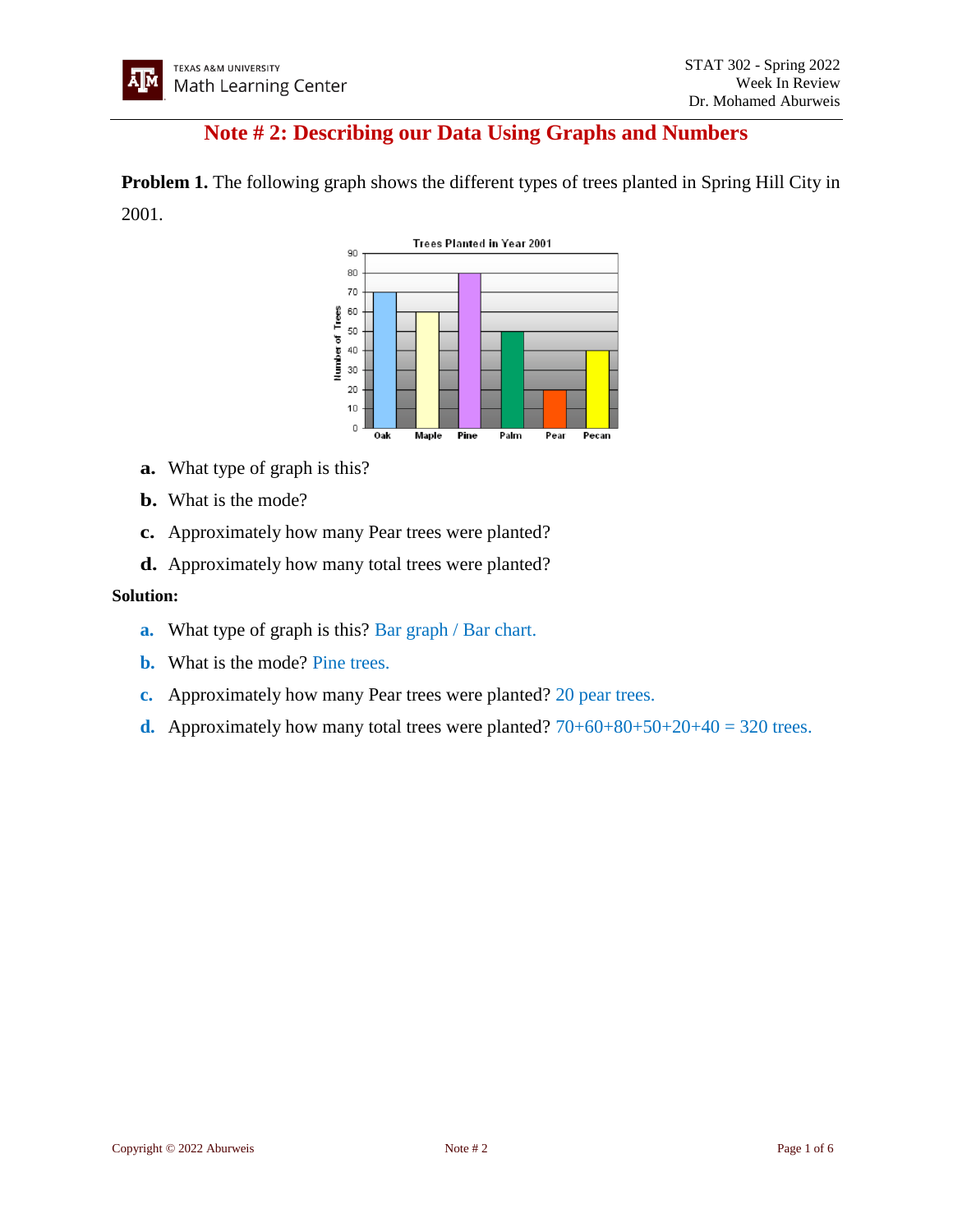**Problem 2.** The figure below is a histogram of the number of minority students (black, Hispanic, Native American) who earned doctorate degrees in engineering from each of 152 universities in the years 2000 through 2002.



- **a.** About how many universities had between 0 and 10 engineering doctorates earned by minorities?
- **b.** How would you describe the shape of this histogram?
- **c.** Based only on this histogram, does it appear as if there are any possible outliers?

## **Solution:**

**a.** About how many universities had between 0 and 10 engineering doctorates earned by minorities?

> $0 - 5 \rightarrow$  about 90  $5 -10 \rightarrow$  about 30 Around 120 universities.

**b.** How would you describe the shape of this histogram?

Modality - unimodal

Skewness - skewed to right

**c.** Based only on this histogram, does it appear as if there are any possible outliers? Yes, between 45 - 50 engineering doctorates.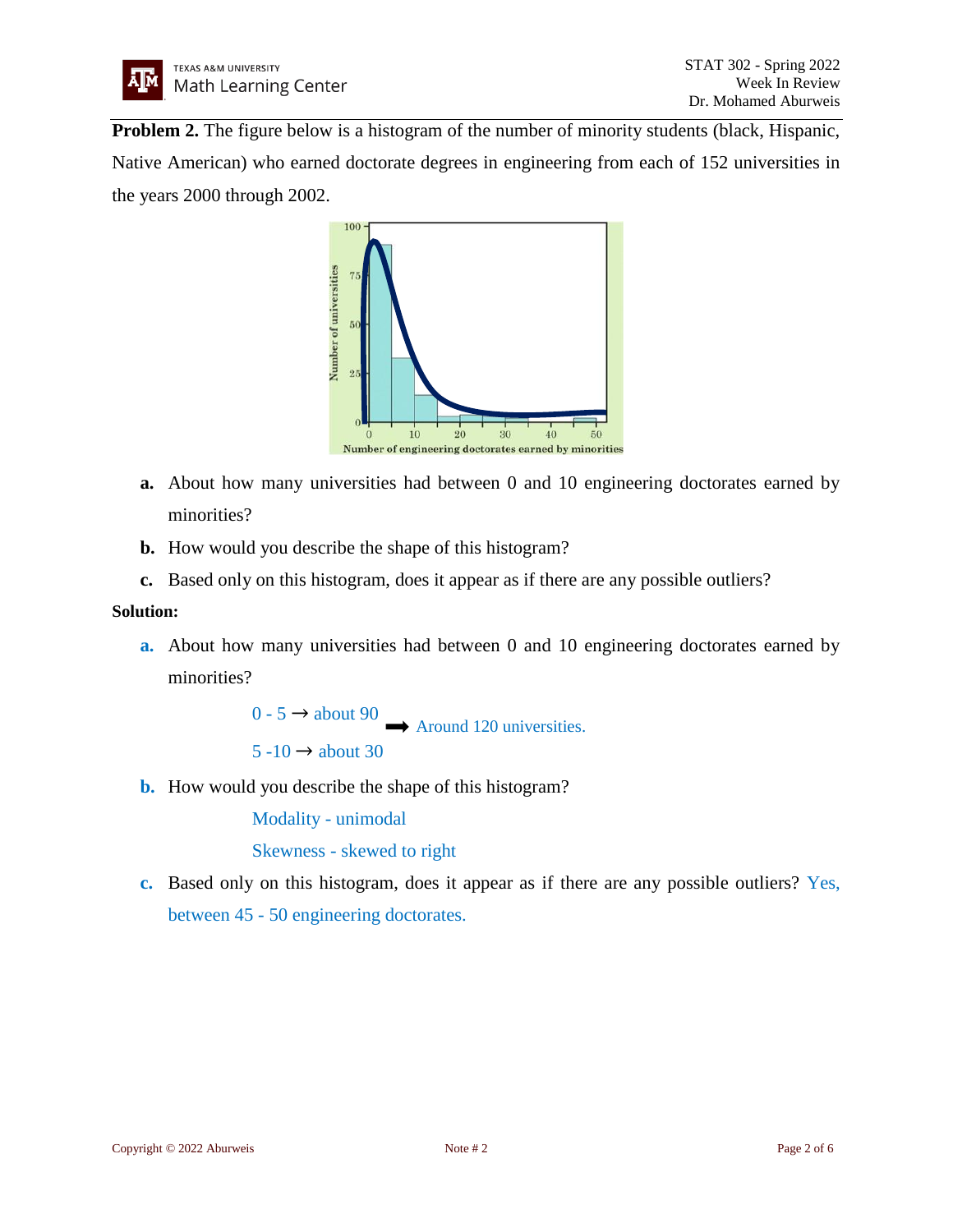

**Problem 3.** Kyla has a coin collection that she started with her grandfather. She specifically collects quarters. Most of her quarters are fairly new (made between 2000 and 2017) but she has quite a few quarters from between 1950 and 2000. She even has a few quarters made as early as 1927. If you were to describe the distribution of the years in which Kyla's quarters were made, would you expect this distribution to be left-skewed, right-skewed, or symmetric?

## **Solution:**

**Left-skewed**



**Problem 4.** The following diagram shows four different density curves, each with 2-3 points marked. For each curve, identify which points represent the mean and the median (some points may not be used).



#### **Solution:**

- **a.** Symmetric, mean = B, median = B.
- **b.** Right skewed, mean  $=$  B, median  $=$  A.
- **c.** Symmetric, mean  $= A$ , median  $= A$ .
- **d.** left skewed, mean  $= A$ , median  $= B$ .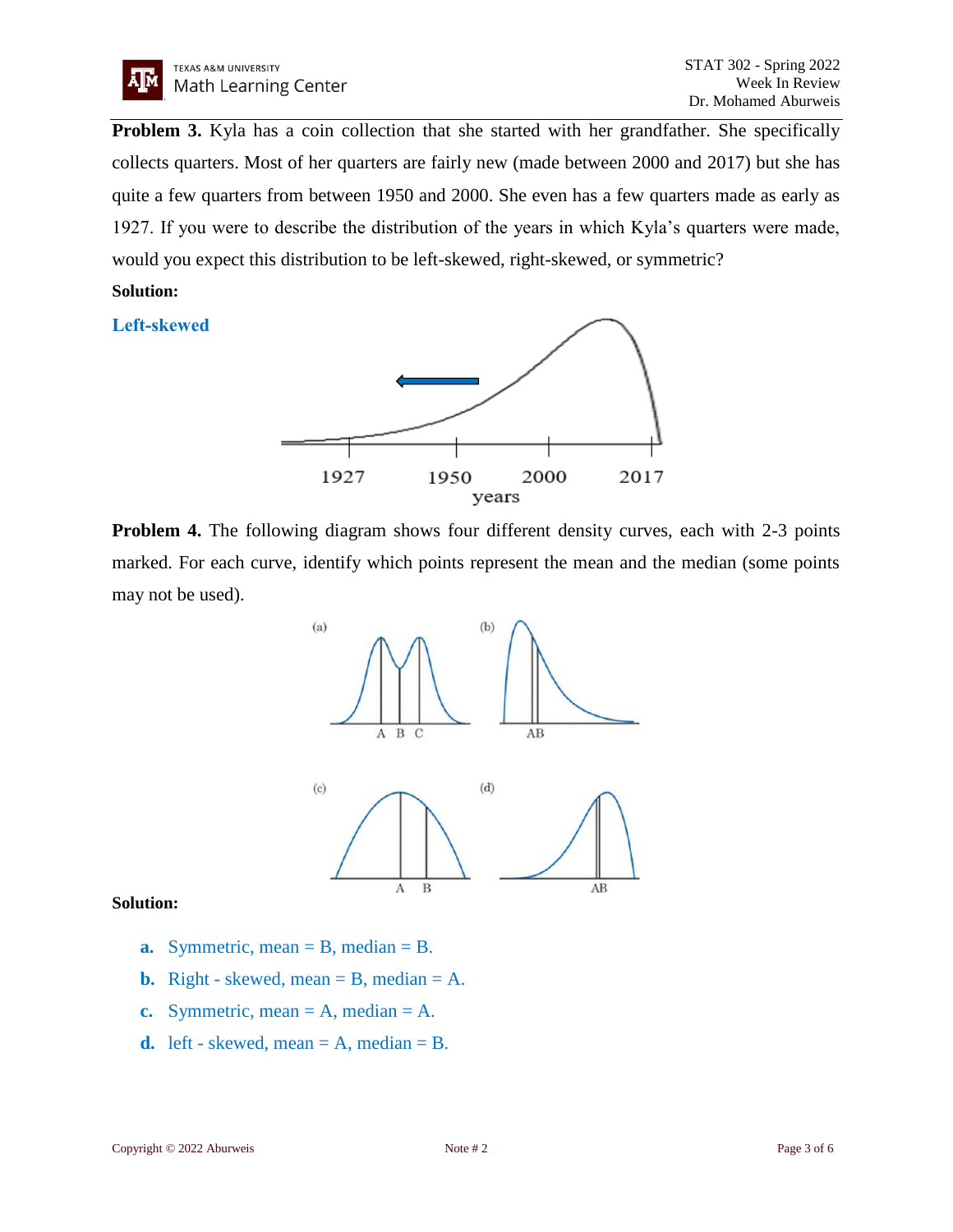**Problem 5.** Lauren's professor gives 15 point quizzes most weeks, for a total of 12 quizzes over the course of the semester. Lauren's scores are: 15, 11, 12, 13, 9, 14, 14, 12, 10, 9, 15, and 2. Are any of her scores potentially outliers?

## **Solution:**

To be able to find potential outliers, we need to find the five summary points (step1) first, then check for outliers (step2).

**Step1:** Find the five summary points (Min, Q<sub>1</sub>, M, Q<sub>3</sub>, and Max): first, we need to sort this data.

**Sorted data set: 2 9 9 10 11 12 12 13 14 14 15 15**

- i. Min  $= 2$
- ii.  $Q_1 = 9.5$  [ avg.  $(9.10) = 9.5$ ]
- iii.  $M = 12$  [ avg.  $(12,12) =12$ ]
- iv.  $Q_3 = 14$  [ avg.  $(14, 14) = 14$ ]
- v.  $Max = 15$

**Step2:** Find potential outlier: To find potential outlier, we need to calculate IQR.

 $\therefore$  **IQR** =  $Q_3 - Q_1 = 14 - 9.5 = 4.5$ 

- Smaller than  $Q_1: Q_1 1.5 \times IQR \rightarrow 9.5 1.5 \times 4.5 = 9.5 6.75 = 2.75$  (yes, min = 2)
- Bigger than  $Q_3$ :  $Q_3 + 1.5 \times IQR \rightarrow 14 + 1.5 \times 4.5 = 14 + 6.75 = 20.75$  (no, max = 15)

Are any of her scores potentially outliers? Yes.

**Problem 6.** Anna Grace is 2 years old and is 33 inches tall. Her doctor tells her parents that Anna Grace is in the 24.1st percentile for height. What does this mean? **Solution:**

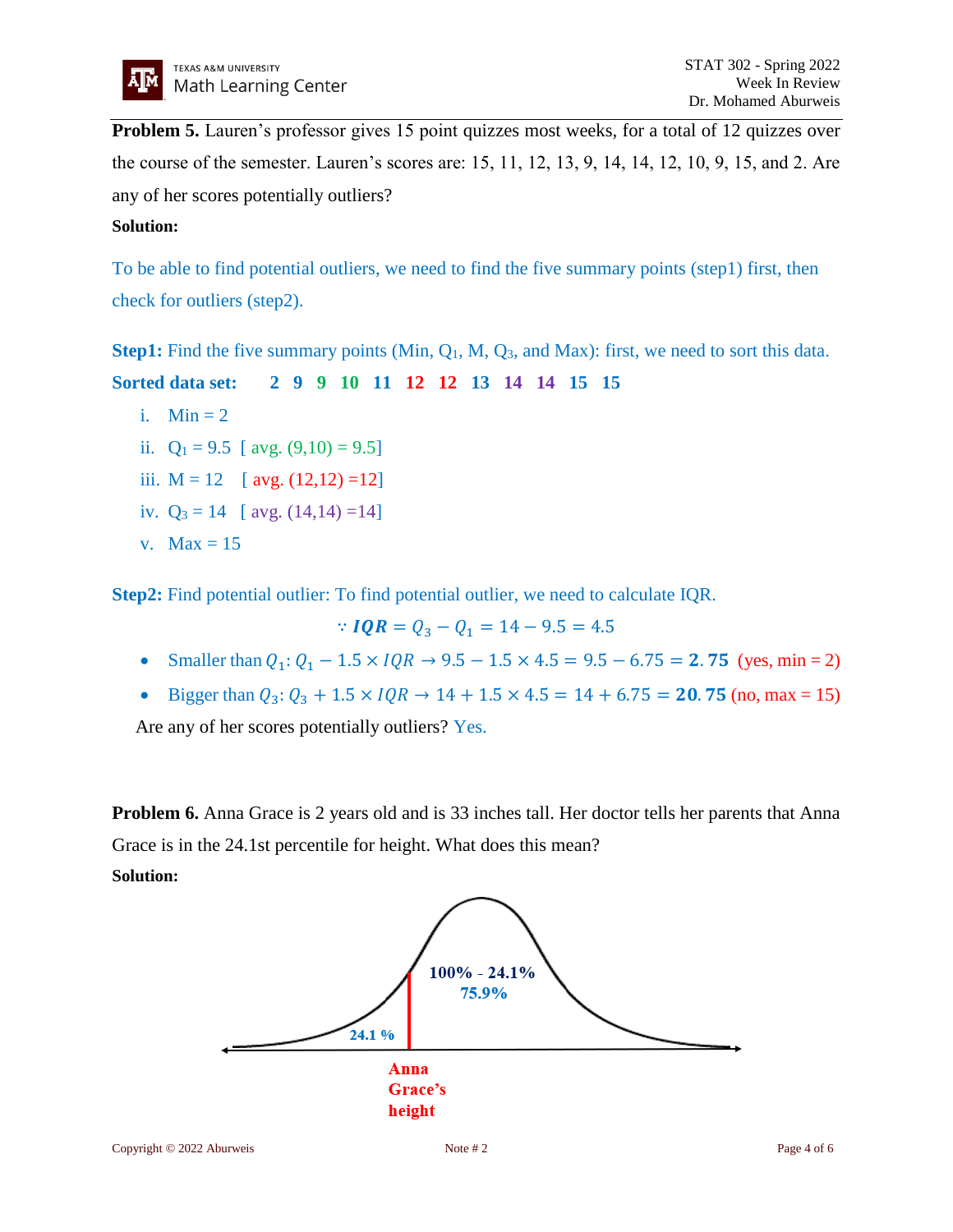**Problem 7.** Suppose that John's course has three midterms. His scores are: 82, 97, and 85.

- **a.** What is the mean?
- **b.** What is the variance?
- **c.** What is the standard deviation?
- **d.** What would John's midterm scores need to look like in order for the standard deviation to be zero?

#### **Solution:**

- **a.** What is the mean?  $\bar{x} = \frac{\sum x_i}{x}$  $\frac{d^2x_1}{dx^2} = \frac{82+97+85}{3}$  $\frac{97+85}{3} = \frac{264}{3}$  $\frac{84}{3}$  = 88
- **b.** What is the variance?  $s^2 = \frac{\sum (x_i \bar{x})^2}{n-1}$  $\frac{(x_1 - \bar{x})^2}{n - 1}$  =  $\frac{(82 - 88)^2 + (97 - 88)^2 + (85 - 88)^2}{3 - 1}$  $\frac{(n-88)^2 + (85-88)^2}{3-1} = \frac{36+81+9}{2}$  $\frac{81+9}{2} = \frac{126}{2}$  $\frac{26}{2}$  = 63 points<sup>2</sup>
- **c.** What is the standard deviation?  $\therefore s = \sqrt{s^2} \rightarrow s = \sqrt{63} = 7.937253933 \approx 7.937$  points
- d. All scores exactly the same.